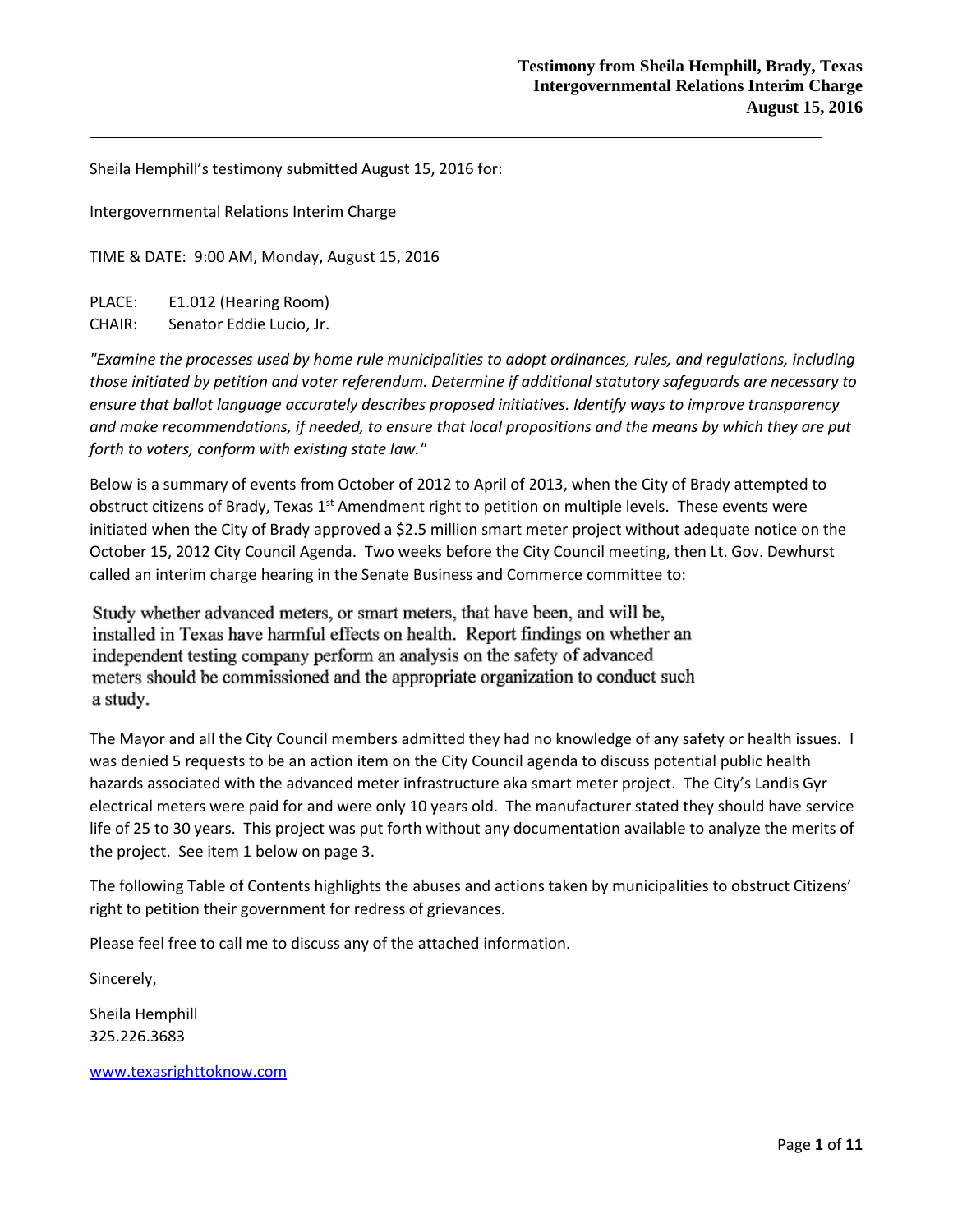# Table of Contents

| 1              | March 5, 2014, response from City of Brady, City Manager, Kim Lenior response to open records request                                                                                                                                                                                                                                                                                                                                                                                                                                                                      |
|----------------|----------------------------------------------------------------------------------------------------------------------------------------------------------------------------------------------------------------------------------------------------------------------------------------------------------------------------------------------------------------------------------------------------------------------------------------------------------------------------------------------------------------------------------------------------------------------------|
|                | Section 5 Failure to conduct proper due diligence on initial Smart Meter project proposals  3                                                                                                                                                                                                                                                                                                                                                                                                                                                                              |
| $\overline{2}$ | See 2016 State Affairs Committee Interim Charge on how the PUC can ensure consumer protection for all                                                                                                                                                                                                                                                                                                                                                                                                                                                                      |
| 3              | See "Right to Petition" summation of District Court Cases citing that the petition of the people shall go on                                                                                                                                                                                                                                                                                                                                                                                                                                                               |
|                | TEXAS STATE CASES RELATED TO REQUIRED PLACEMENT OF<br>3.1.1<br>ON CITY ELECTION BALLOTS                                                                                                                                                                                                                                                                                                                                                                                                                                                                                    |
| 4              | See December 2012 Restraining Order against the City of Brady prohibiting the City from entering in to                                                                                                                                                                                                                                                                                                                                                                                                                                                                     |
| 5              | 04/24/13 Letter to the Editor-Brady Standard "Preserve Your Right to Petition or Lose It !"7                                                                                                                                                                                                                                                                                                                                                                                                                                                                               |
|                | The People's Proposition 18 Section 8.01 Right of Recall: "The people of the City reserve (a) the<br>5.1<br>power to recall the Mayor or any other Member of the City Council and (b) the sole authority to determine if                                                                                                                                                                                                                                                                                                                                                   |
|                | The People's Proposition 18 was necessary to counter the City Council's Proposition 17: Shall<br>5.1.1<br>the City Charter be amended to define each ground for recall of a member of the City Council?7                                                                                                                                                                                                                                                                                                                                                                   |
|                | The City Council's Proposition 19: "petition for recall be signed by at least twenty (20%) of the<br>5.2                                                                                                                                                                                                                                                                                                                                                                                                                                                                   |
|                | The People's Proposition 24 - Section 8.08 Recall Election to be Called: "If the accused official does<br>5.3<br>not resign, the Council shall order an election within 45 days of the petition signatures being certified" 8                                                                                                                                                                                                                                                                                                                                              |
|                | The People's Proposition 26 - Section 9.04 Determination of Sufficiency: The City Secretary shall<br>5.4<br>complete a certification where "petition for recall shall be based solely on the timeliness of the petition                                                                                                                                                                                                                                                                                                                                                    |
|                | 5.4.1<br>Proposition 26 was necessary to counter the City Council's Proposition 25: "determining the<br>sufficiency of a petition for recall of a council member that the City Secretary shall, with assistance from<br>the City Attorney, certify whether the reasons stated for recall meet the legal definitions for recall?"  8                                                                                                                                                                                                                                        |
|                | The People's Proposition 27 - Section 12.21 - Utility Customer Rights: "The utility customers of the<br>5.5<br>City of Brady have the right to decline installation and the right to request removal of any product and/or<br>service of the City which the customer deems harmful to their person, property or privacy", citizens shall be<br>notified by mail of their options at no charge or surcharges for their decisions and "The City of Brady is civilly<br>liable to the customer for personal injury, property damage or death during the time the customer was |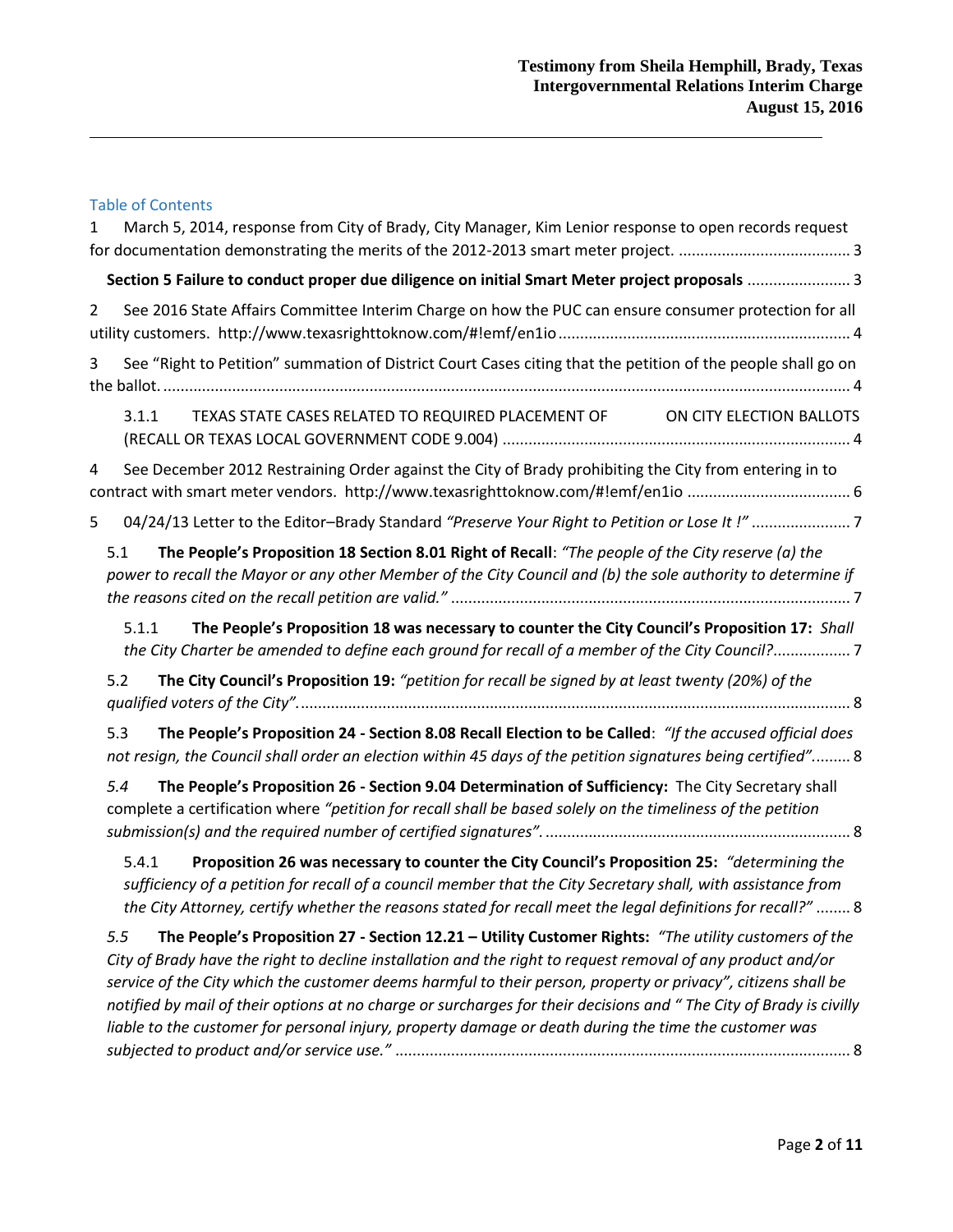## <span id="page-2-0"></span>**1 March 5, 2014, response from City of Brady, City Manager, Kim Lenior response to open records request for documentation demonstrating the merits of the 2012-2013 smart meter project.**

Below is an excerpt from August 15, 2016 State Affairs Interim charge testimony by Sheila Hemphill, sole invited testimony to represent all utility customers of Texas.

### **Section 5 Failure to conduct proper due diligence on initial Smart Meter project proposals**

<span id="page-2-1"></span>5.1. As reported from various municipalities such as Austin, San Antonio, Brady, Llano, and Smithville, smart meter projects are being deployed without customers' knowledge or consent, or proper documentation from the City to warrant the feasibility of the projects.

The image below is from a letter to the editor in the Brady Standard Times. The Brady City Manager made this declaration regarding Mrs. Hemphill request for documentation showing the merit of the \$2.5 million smart meter project. Also requested was documentation from the maintenance department complaining of malfunctioning meters that would justify replacing the 10 year old Landis Gyr analog meters that had a 25 to 30 year service life as state by the manufacture.

> Mrs. Hemphill criticizes the city staff for not providing her with a written document analyzing the merits of the project. No such paper exists; therefore

5.2. To finance the smart meter project, the City of Brady utilized Subchapter A of the Public Property Finance Act, 271.005 Authority to Contract for Personal Property. This section contains no provisions for notification in the local newspaper nor provides any petition process or vote to provide for citizen recourse. When citizens complain of lack of due diligence, consistent responses from various City Councils is that these projects have been discussed during budget workshops that are open to the public. Unless citizens attend budget workshops and object to smart meter deployment, the projects are included in the annual budgets. Many city charters prohibit referendums from being used against an annual budget ordinance. Once the project is in the budget, the project is a done deal.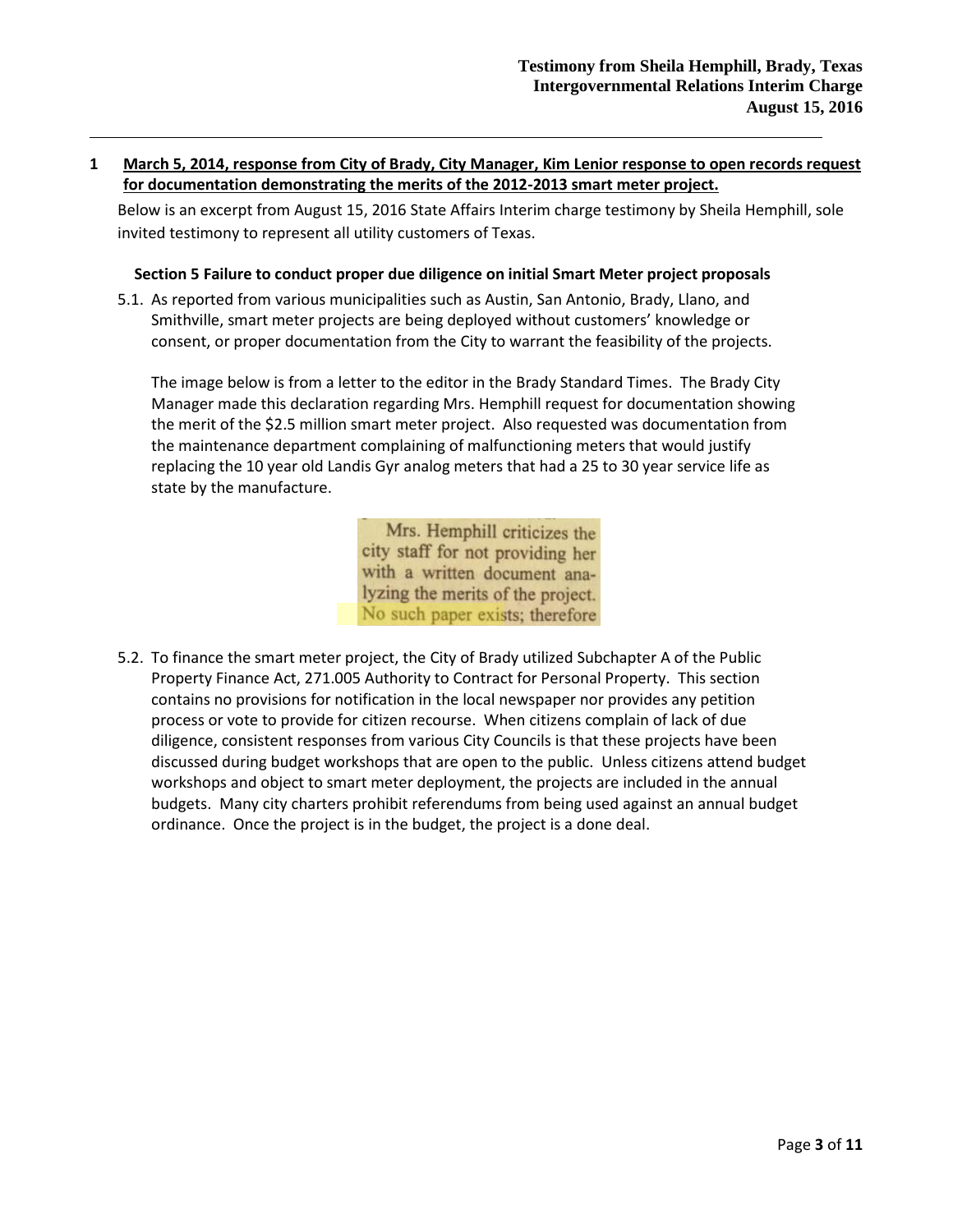# <span id="page-3-0"></span>**2 See 2016 State Affairs Committee Interim Charge on how the PUC can ensure consumer protection for all utility customers.** <http://www.texasrighttoknow.com/#!emf/en1io>

# <span id="page-3-1"></span>**3 See "Right to Petition" summation of District Court Cases citing that the petition of the people shall go on the ballot.**

<span id="page-3-2"></span>3.1.1 TEXAS STATE CASES RELATED TO REQUIRED PLACEMENT OF ON CITY ELECTION BALLOTS (RECALL OR TEXAS LOCAL GOVERNMENT CODE 9.004)

# **CHARTER AMENDMENTS**

Texas Local Government Code §9.004 grants the qualified voters of a municipality the right to petition their governing body to amend its charter and creates a ministerial duty for the City Council "to approve the ordinance ordering the election to be held on the first authorized uniform election date prescribed by the Election Code to place the charter amendment proposal on the ballot." *Blum v. Lanier*, 997 S.W2d 259,262 (Tex. 1999); *Brown v. Blum*, 9 SW.3d840,847 (Tex.App.-Houston [14th Dist.] 1999, pet.dismd'd \*418 w.o.j.). "When the requisite number of qualified citizens sign such a petition, the municipal authority must put the measure to a popular vote." *Blum*, 997 S.W.2d at 262.

In re Roof 130 S.W.3d 414 (Tex. App. 2004), the city secretary refused to certify a proposed city charter amendment and call an election. The city secretary did not contest the number of qualified signatures on the petition, but replied that she could not certify the petition because, in her estimation, the proposed charter amendment conflict with the city charter, general state law, and the Texas Constitution. "Based on the plain language of section 9.004, and the authorities cited herein, we conclude that when a petition for a proposed charter amendment is presented, the city Secretary has a ministerial duty to verify that a sufficient number of qualified voters signed the petition, and the 'governing body shall submit a proposed charter amendment to the voters for the approval at an election.' " See Texas Local Government Code §9.004. "It was improper for the City Secretary to refuse to certify the petition based on her belief that the proposed charter amendment conflicts with the charter, general state law, the Texas Constitution. Section 9.004 does not give a public office or such other person performing this ministerial duty imposed in connection with the holding of an election, the discretion of determining whether a proposed amendment violates a city charter, the laws of Texas, or the Texas Constitution. Such question concerning the validity of proposed charter amendments are properly litigated later. See Green, 627 S.W.2d at 872. An election will determine whether a justiciable issue exists, at which time the City's Secretary's complaints against the validity of the initiatory process under section 9.004 may be determined by litigation. See Coalson, 710 S.W.2d at 747; Green 627 S. W. at 872.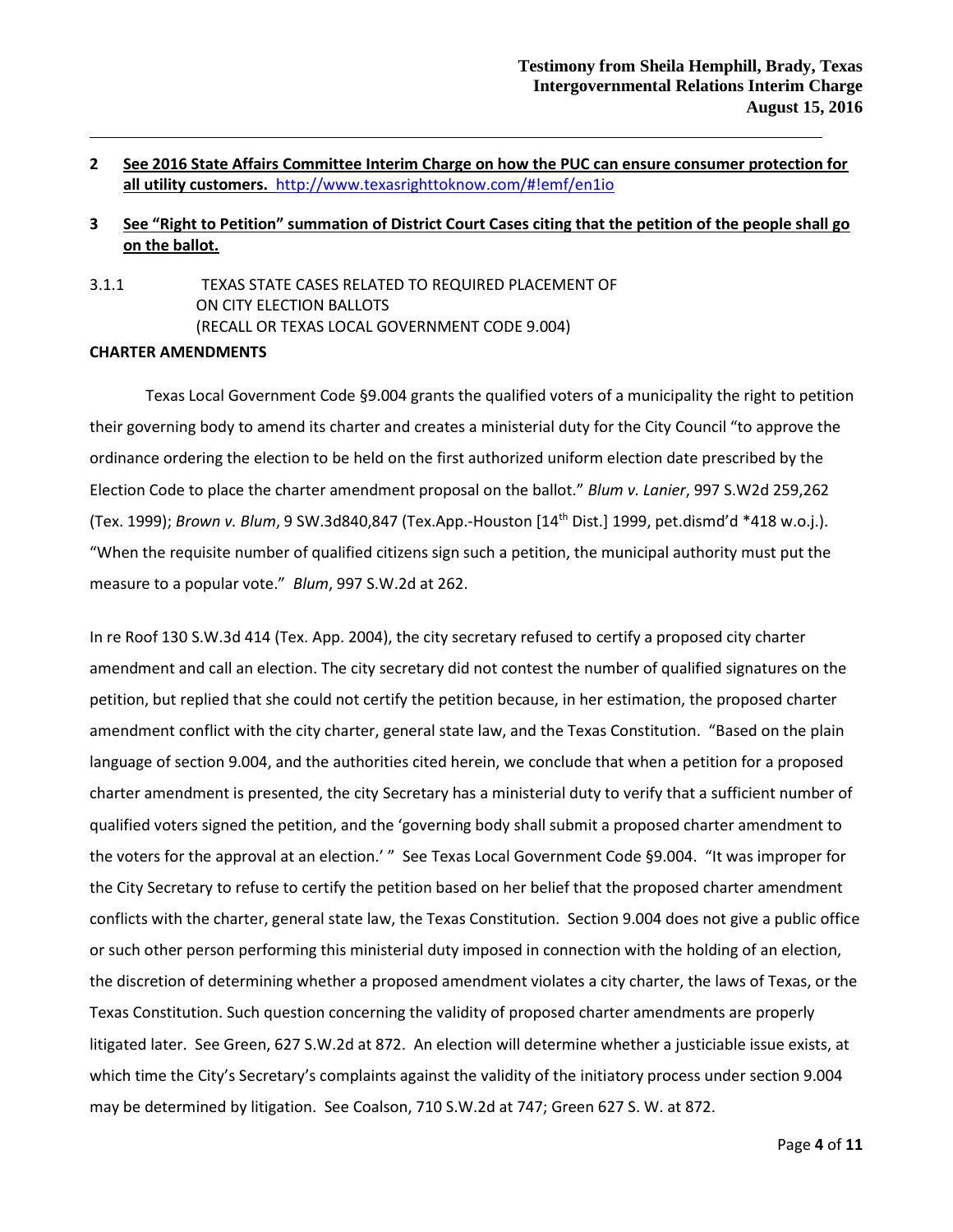### **MINISTERIAL DUTY OF CITY COUNCIL**

The city secretary's arguments are not unique or novel. In *Coalson v. City Council of Victoria*, the Relators (petitioners) sought a writ of mandamus to order the Victoria City council to submit a proposed charter amendment to the public for a vote. 610 S. W. 2d 744,745 (Tex 1980). The Texas Supreme Court noted that the Relators complied with article 1170,3 the predecessor of section 9.004 of the Local Government Code. The *Coalson* Court held that, "the city council's duty is clear, and its compliance with the law is ministerial in nature."

Texas courts have long looked askance at efforts by local governing bodies to thwart local citizen efforts to obtain a vote on important local matters. In *Coalson v City Council of Victoria, 610 S.W. 2d 744(Tex 1980)*, the Court issued an emergency writ of mandamus to compel a city council to allow a proposed charter amendment to be placed on the ballot for public vote. The Court determined that, to act otherwise would be to allow the city council's refusal to submit the proposed amendments to the vote of the people "thwarts…the will of the people." *Id.* At 747.

A city council's duty to order a special election when state code specifically direct that one be called is mandatory; it is a purely ministerial duty. *Duffy v. Branch, supra*, 828 S.W .2d at 212-13, citing *Blanchard v. Fullbright*, 633 S. W .2d 717,619 (Tex.App.-Houston [14th Dist] 1982, orig proceeding) (per curiam), and *Howard v. Clack*, 589 S.W .2d 748,752 (Tex.Civ.App.-Dallas

#### JUDICIAL REVIEW OF PETITIONS – RESERVED TO THE PEOPLE NOT TO CITY ATTORNEY OR CITY SECRETARY

State law is unwavering that the city attorney has no authority to adjudge the legal sufficiency of the validity of the proposed charter amendment nor cause for recall nor validity of referendum or initiative. Texas law does not authorize the city attorney and city council to arrogate such judicial review powers to themselves. The *Blanchard v. Fulbright* decision is a good place to start to see why this is so.

The court in *Blanchard* was presented with similar situation where local citizens submitted an otherwise valid petition for recall, but the city council refused to order the recall election as dictated by city charter. The *Blanchard* court held that the city officials do not have the right of judicial review, whether performed by the city attorney or by the council itself. *Id.* The court found in the charter nothing giving any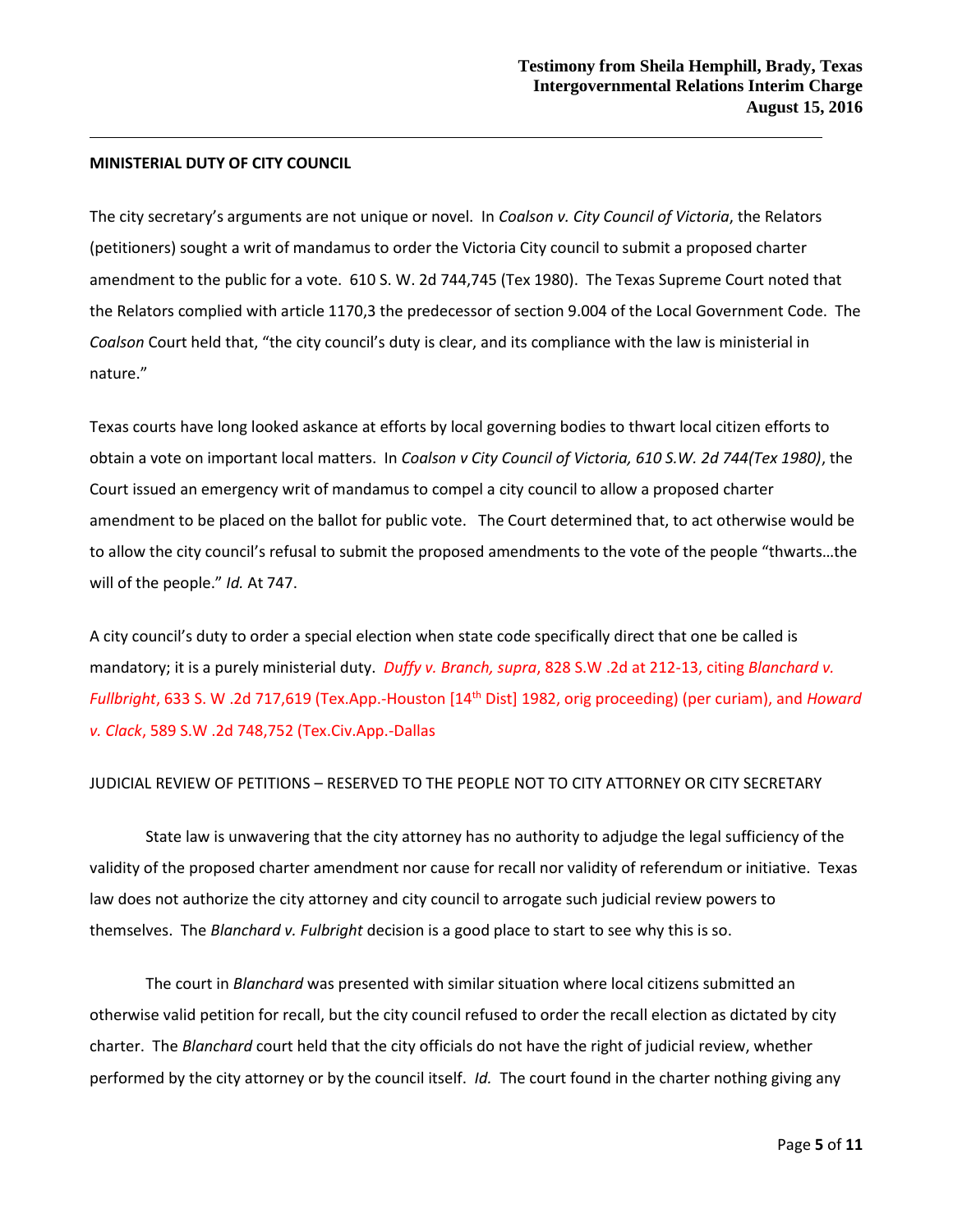city official "the right to judge the validity of petitions." *Id.* Relying on the analysis of another court which had found such actions illegal and a violation of the council's ministerial duties –*Howard v. Clack, supra*.

In Blanchard, 633 S. W.2d at 622-623, the court explained, the city council could hardly be impartial body and that the truth of falsity of the petition allegations was "a matter for the people to determine in an election." This, of course, is consistent with the general principal in election law that those in charge of initiating elections "have no authority to inquire into facts dehors the record." *Garcia v. Carpenter*, 525 S. W.2d 160, 161 (Tex.1975) citing *Weatherly v. Fulgham*, 153 Tex. 481, 271 S. W. 2d 938 (1954).

In re Roof 130 S.W.3d 414 (Tex. App. 2004), "The Coalson court concluded that the declaratory judgment action sought only an advisory opinion because an election on the petition could result in its disapproval. Thus, our high court held, "[t]he election will determine whether there is a justiciable issue, at which time the respondents' complaints against the validity of the initiatory process under article 1170 may be determined by trial court." Id. The Coalson court also held that "[t]he City Council's duty is clear, and its compliance with the law is ministerial in nature. The City Council's refusal to submit the proposed amendments to the vote of the people thwarts not only the legislature's mandate but the will of the public." Id. 3.

In re Roof 130 S.W.3d 414 (Tex. App. 2004), "Moreover, in Green v. City of Lubbock, the Amarillo Court of Appeals considered when a party's complaints about a charter amendment should be litigated.4 627 X.W.2d 868, 870 n.2 (Tex.App.-Amarillo 1981, writ ref'd n.r.e.). Relying on the Texas Supreme Court's opinion in Coalson, the Green court concluded that "when article 1170 is satisfied, the election is held first and questions concerning the amendments are litigated later." 5 Id. At 872.

# <span id="page-5-0"></span>4 **See December 2012 Restraining Order against the City of Brady prohibiting the City from entering in to contract with smart meter vendors.** <http://www.texasrighttoknow.com/#!emf/en1io>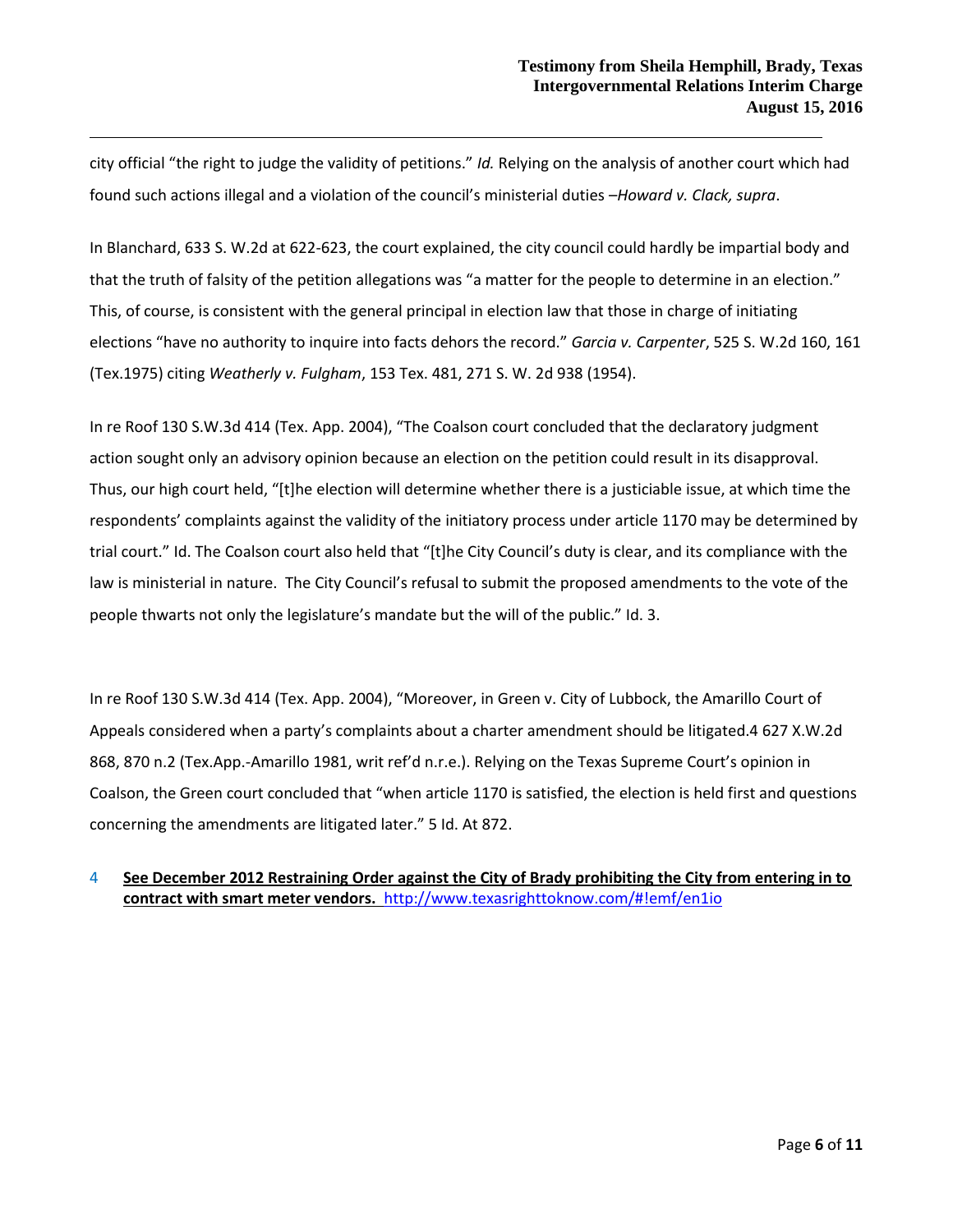# <span id="page-6-0"></span>**5 04/24/13 Letter to the Editor–Brady Standard** *"Preserve Your Right to Petition or Lose It !"*

Last Tuesday, the City Council released the sample ballot for the May 11th election – not much time to educate the public so this is long but very important. Starting on Monday, April 29, the Citizens of Brady will go to the ballots for early voting and make decisions for this community that will have the potential to preserve liberty or to give it up.

Below are the four Charter amendments submitted by petition of citizens. I will address each one individually in a condensed manner to conserve on space but will explain why they were necessary to preserve our liberty, safety and sovereignty of our homes. I have emphasized that several of these amendments were submitted by the City Council without recommendation by the Charter Review Committee and it was the Council's sole discretion to include them. I will address these proposed amendments and what they mean to "We the People". By the way, there has been some confusion as to who We the People really are – that would be you and me and every other citizen of the United States that is to be protected by the Constitution with our inalienable rights of Life, Liberty and the Pursuit of Happiness.

<span id="page-6-1"></span>5.1 **The People's Proposition 18 Section 8.01 Right of Recall**: *"The people of the City reserve (a) the power to recall the Mayor or any other Member of the City Council and (b) the sole authority to determine if the reasons cited on the recall petition are valid."*

This amendment was necessary when the City Council attempted to obstruct our 1st amendment rights to petition our government for redress of grievances by denying our recall petition. It was only when the court ruled in favor of the Writ of Mandamus that our right to petition was preserved. The "Right to Petition" is the one power reserved to the people to give them some means of changing the course that government officials have dictated.

# <span id="page-6-2"></span>5.1.1 **The People's Proposition 18 was necessary to counter the City Council's Proposition 17:** *Shall the City Charter be amended to define each ground for recall of a member of the City Council?* Sounds innocent enough until you read the extended version that would go into the Charter to provide for "legal definitions". Basically for Misconduct, they want psychiatric evaluation, for Non-compliance and Malfeasance, they want civil or criminal actions to have taken place. Now what would be needed to evaluate for a psyche evaluation or civil or criminal action? That would be lawyers and courts and we know what that means when you fight City Hall – they have unlimited legal, and media resources and we the people have to fund our defense out of our pockets. Just a 14 day restraining order costs us over \$5,500 in legal fees by itself – I have no idea how much it cost the individuals who filed the Writ of Mandamus to defend YOUR RIGHTS. Now to top it off, my favorite discovery was during the meeting when the acting City Attorney, Monte Akers informed us why the recall petition was denied because he deemed our 8 pages of grievances as not meeting the "legal definition" of misconduct, etc. I spoke with him stating that it was an indisputable fact that on January 14, the Mayor told the Charter Review Committee that if they could not follow her instructions they could resign or submit their resignation and then she denied having said it on January 28. His statement to me was, "It's not against the law to lie". So there you have it Brady, approve Proposition 17 and you will forever lose the ability to recall any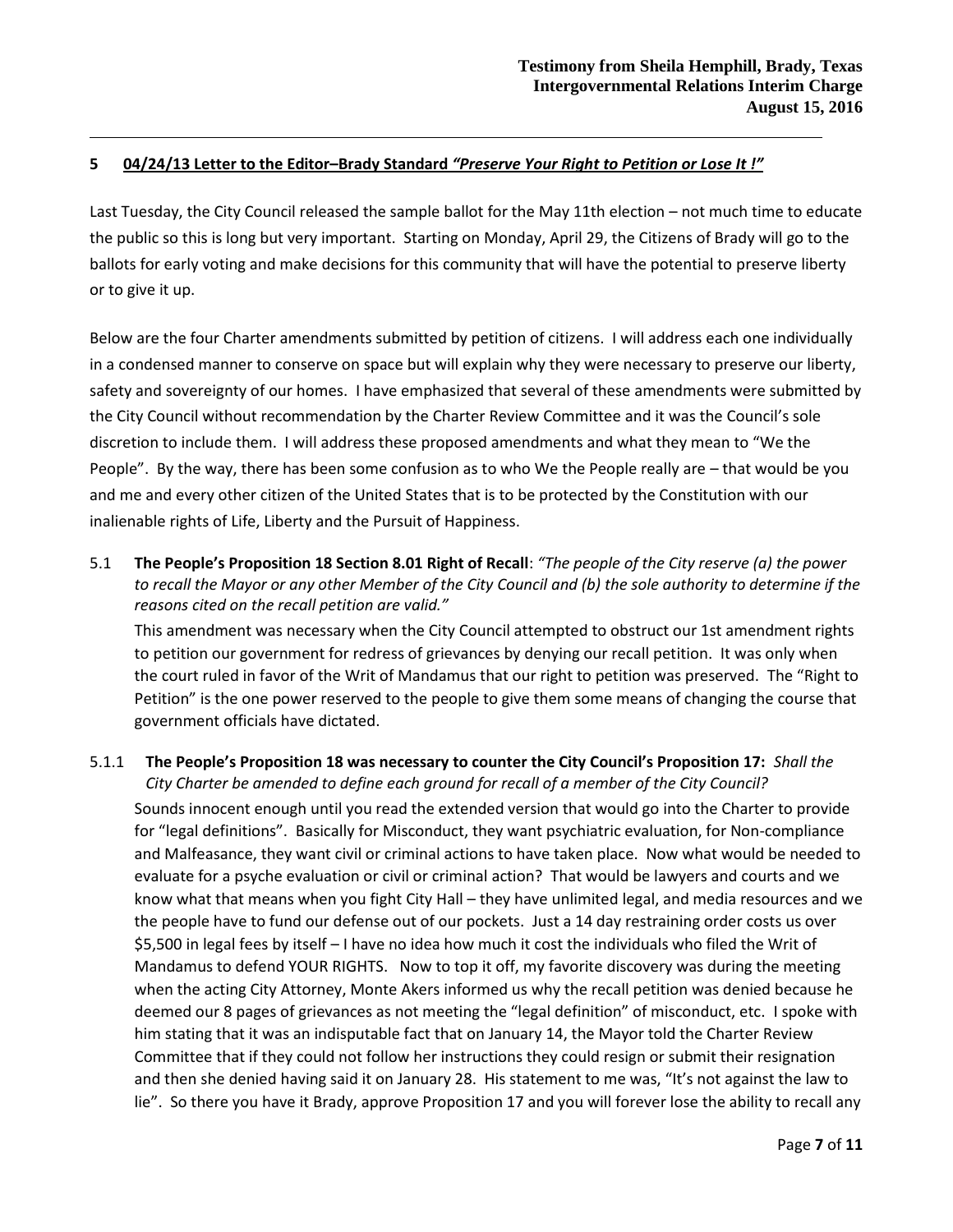City Council member for basically any reason and certainly can't recall them for "just lying" cause you remember "lying is not illegal". The very fact that the City would have worded the ballot proposition so innocently is self incriminating to the onerous or "sneaky" definitions they would like to put in our Charter to provide for "legal definitions".

<span id="page-7-0"></span>5.2 **The City Council's Proposition 19:** *"petition for recall be signed by at least twenty (20%) of the qualified voters of the City".*

Sounds innocent enough until you look and you find that Mayor Lohn received 380 signatures to be Mayor and if this amendment passes it would require 651 signature for a petition to put a recall option on a ballot. Currently it requires a minimum of 250 signatures which equates to 34% of the people who voted at the last election! Under the ballot section Recall election, you will be given an opportunity to have new leadership for Brady by voting FOR Mayor Lohn's recall.

- <span id="page-7-1"></span>5.3 **The People's Proposition 24 - Section 8.08 Recall Election to be Called**: *"If the accused official does not resign, the Council shall order an election within 45 days of the petition signatures being certified".* What people do not realize about a recall election is that the current wording in the Charter states an election is to occur on the state uniform dates of May or November. But in order to have an item on a ballot for the May election, the petition blanks, gathering of signatures, certification of the signatures and submission to the City Council must take place before March 1st or by August for the November ballot. So at the earliest, it takes 3 % months to remove an elected official from office and if you miss that cycle, you're out 10 months before they can be removed. A lot can take place in 3 % or 10 months.
- <span id="page-7-2"></span>*5.4* **The People's Proposition 26 - Section 9.04 Determination of Sufficiency:** The City Secretary shall complete a certification where *"petition for recall shall be based solely on the timeliness of the petition submission(s) and the required number of certified signatures".*
- <span id="page-7-3"></span>5.4.1 **Proposition 26 was necessary to counter the City Council's Proposition 25:** *"determining the sufficiency of a petition for recall of a council member that the City Secretary shall, with assistance from the City Attorney, certify whether the reasons stated for recall meet the legal definitions for recall?"*

Remember City Council's Proposition 17's for legal definitions and with Proposition 25, where the evaluation of the grievances would be subject to an attorney's opinion given to the City Secretary to make that evaluation, these two propositions will virtually strip the Right of Recall from the Brady City Charter.

<span id="page-7-4"></span>*5.5* **The People's Proposition 27 - Section 12.21 – Utility Customer Rights:** *"The utility customers of the City of Brady have the right to decline installation and the right to request removal of any product and/or service of the City which the customer deems harmful to their person, property or privacy", citizens shall be notified by mail of their options at no charge or surcharges for their decisions and " The City of Brady is civilly liable to the customer for personal injury, property damage or death during the time the customer was subjected to product and/or service use."*

Since April 9, my son Coleman and I have spent 2 days in Austin testifying before Senate Business and Commerce and the Public Utility Commission Hearings regarding the Opt Out options. Over 7 hours of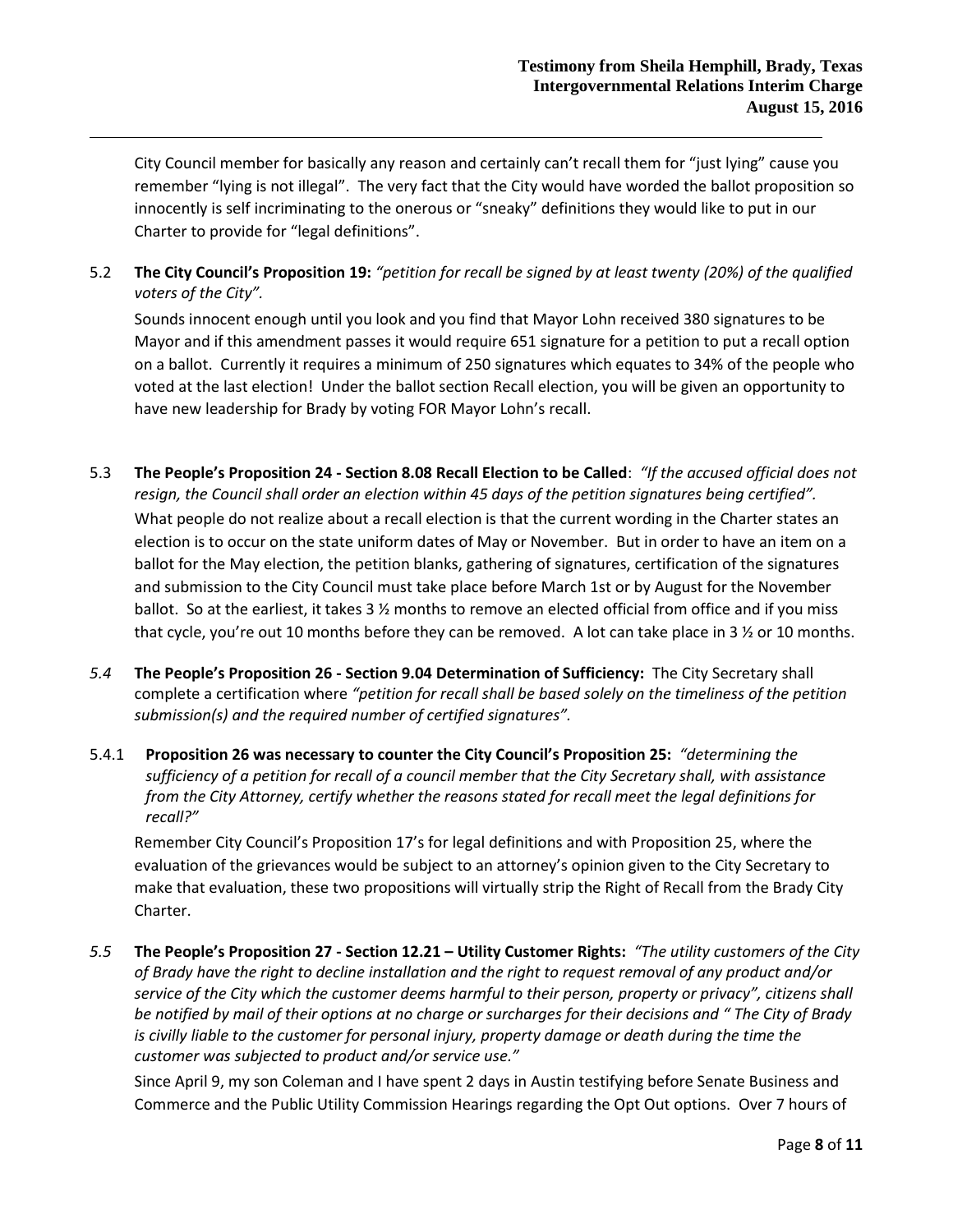testimonies from PhD's, industry privacy experts, physicians, lawyers all with scientific reports backing the evidence that these frequencies cause harm to our environment for plants, animals and humans. These devices are not just meters, they are Smart controllers that can be programmed remotely and are designed to capture data from new "Smart appliances" that transmit usage data via WIFI type transmissions to basically radiate everyone and everything in your home. This technology provides for unwarranted surveillance of your personal activities. The most heart wrenching were the testimonies of the people whose health and lives have been devastated by these devices where symptoms include insomnia, migraines, nose bleeds, heart palpitations etc. Then you hear how the Pineal gland that detects darkness to produce and release Melatonin cannot tell the difference between light frequencies and the 900 megahertz devices like Smart Meters, cordless home phones, baby monitors and WIFI so that Melatonin is not properly produced or released. Put that with the fact that breast cancer women have 1/10th the amount of Melatonin and men with prostate cancer or children with Autism have 50% of the Melatonin they should have. Shouldn't we all be concerned?

Now how much "fair and balanced" information has the City of Brady provided for you regarding the potential for Smart Meter health hazards? Absolutely NONE. But worse, Mayor Lohn obstructed my numerous attempts to have dialog with my elected officials and she and the Council refused to answer any questions during our December 6 petitioned Public Hearing. The December 11th "Town Hall" meeting that I requested to have equal time with the Sales Reps to bring the health issues to the Citizens of Brady was completely taken over by the City as a Pro-Smart Meter event. Dale Brown asked me to submit questions for the meeting. I submitted 22 technical questions for Sensus and the City and I was only allowed 3 at the meeting. I have never received answers to those questions. One of which was a map of radiation exposure from the 9000 meters emitting 2 watts of energy per meter to the collector sites on the water towers. That's just 18,000 watts of energy emitting in our community, are you OK with that? How could you even have an opinion one way or another when this City Council has blocked your access to information.

Voter guides and more information on the hazards of Smart Meter technologies are available at 1413 S. Bridge.

Sincerely, Sheila Hemphill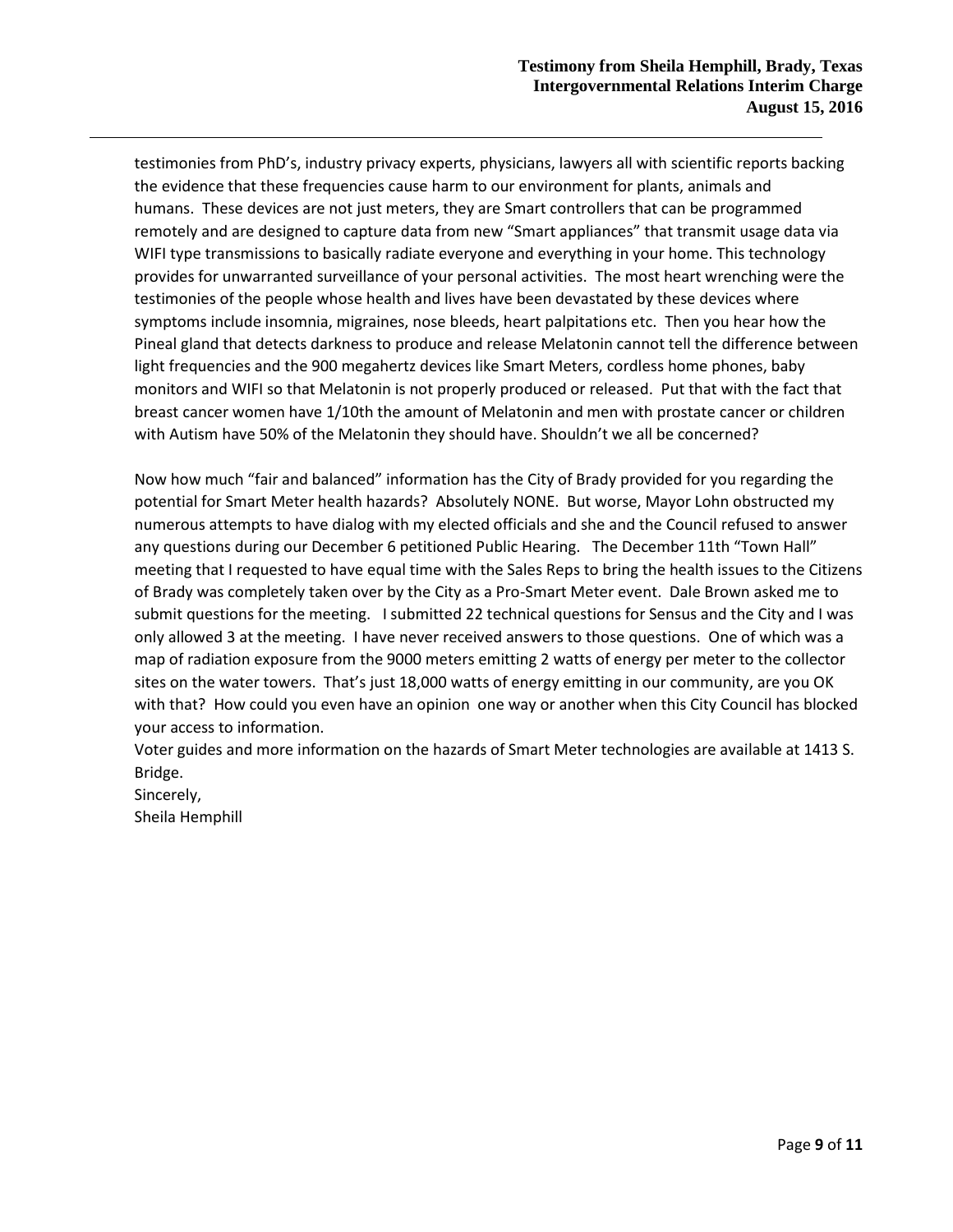## 04/21/13 URGENT! SB241 Contact These Senators

Below are the Senators on the Business and Commerce Committee where SB 241 is under consideration to allow utility customers to Opt Out at no-charge of having a Smart Meter on Texas resident's homes and require the meter removal. Attached is a document with reasons for providing an Opt Out. This committee heard testimonies on April 9. The bill is currently in a pending status. It is crucial for people to call and email these Senators ASAP to support SB241 so it has time to make it to the floor for a vote.

Please forward to your email list, Facebook posts etc. as it is helpful when comments come from their constituents but given Smart Meters are statewide, the decision that takes place in committee affects every person in Texas.

The Smart Meter issues are many and complex but here they are in brief:

## 1. **False Claim of Energy Reduction::**

Smart Meters do not reduce electrical usage – that's done the old fashion way by turning off devices – the meters just determines peak usage times and can bill higher rates during that time frame to discourage use.

## 2. **Forced Installation:**

Police force has been utilized to force installation upon residents who are told that meter installation is mandatory, which is clearly not the intent of HB 2129 according to the bill's author Dennis Bonnen: http://interchange.puc.state.tx.us/WebApp/Interchange/Documents/40190\_12\_720818.PDF

## 3. **Safety Issues:**

a. Reports of house fires Inside PECO's smart meter debacle - FierceEnergy <http://www.fierceenergy.com/story/inside-pecos-smart-meter-debacle/2012-10-15#ixzz29iI0wssE>

b. Google Smart Meter House Fires

## **4. Health Issues:**

a. 2013 Autism rate from CDC is 1 in 50, 2009 was one in 109 doubled in 4 years – See Dr. Dietrich Klinghardt documentary below.

b. Alzheimer's is now 6th leading cause of death – All neurological disease rates up dramatically.

c. Newly defined Type 3 diabetes where people have blood sugar issues when in high EMF environments and not have blood sugar problems when in EMF remediated areas :

<http://www.magdahavas.com/diabetes-and-electrosensitivity/>

d. Table showing Radio Frequency exposure and health effects: <http://emfwise.com/tableofeffects.php>